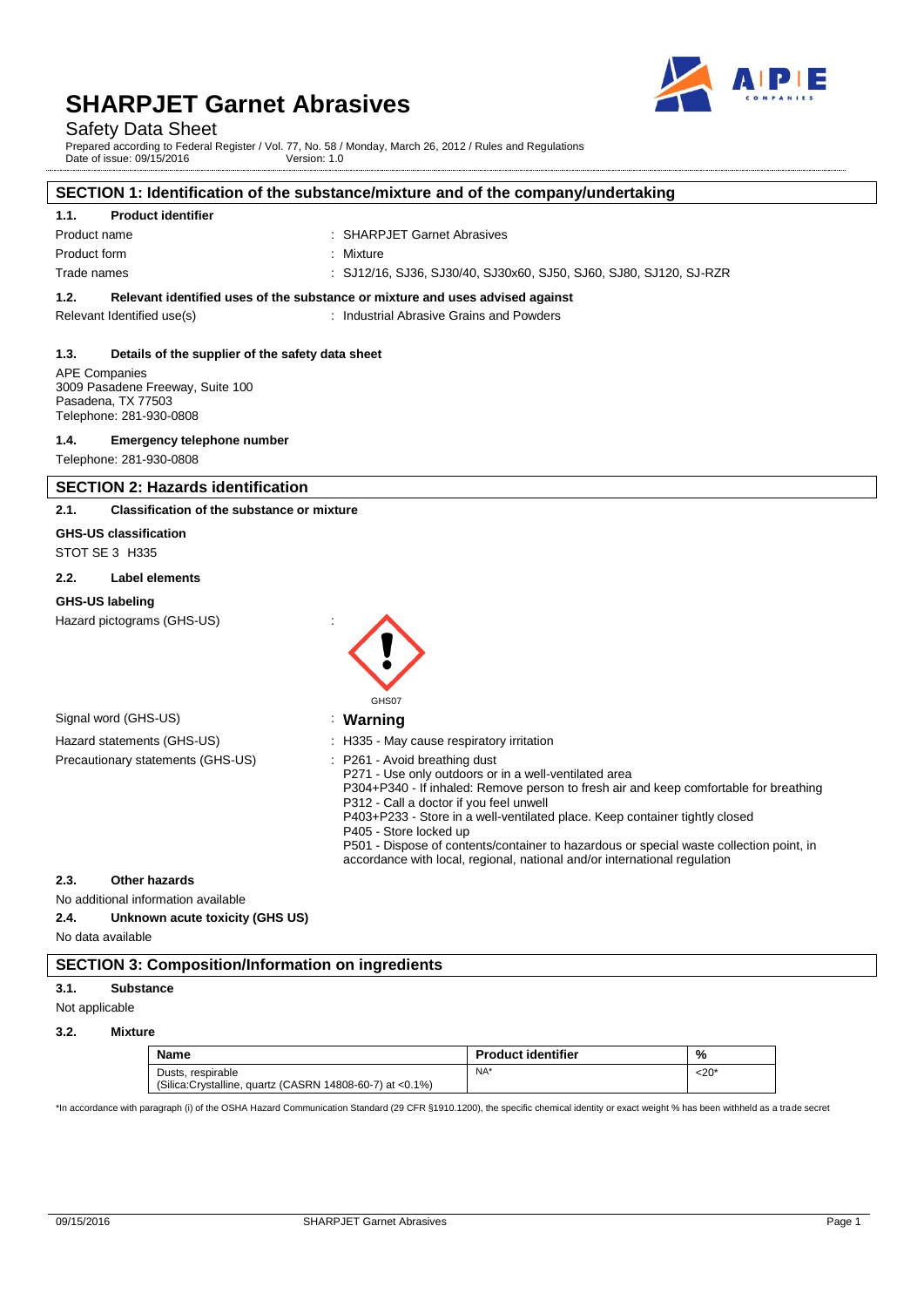Safety Data Sheet

Prepared according to Federal Register / Vol. 77, No. 58 / Monday, March 26, 2012 / Rules and Regulations

## **SECTION 4: First aid measures**

| Description of first aid measures<br>4.1.                           |                                                                                                                                                                                                                 |
|---------------------------------------------------------------------|-----------------------------------------------------------------------------------------------------------------------------------------------------------------------------------------------------------------|
| First-aid measures general                                          | : If exposed or concerned, get medical attention/advice. Show this safety data sheet to the<br>doctor in attendance. Wash contaminated clothing before re-use. Never give anything to an<br>unconscious person. |
| First-aid measures after inhalation                                 | : IF INHALED: Remove to fresh air and keep at rest in a comfortable position for breathing.                                                                                                                     |
| First-aid measures after skin contact                               | : IF ON SKIN (or clothing): Remove affected clothing and wash all exposed skin with water for at<br>least 15 minutes.                                                                                           |
| First-aid measures after eye contact                                | : IF IN EYES: Immediately flush with plenty of water for at least 15 minutes. Remove contact<br>lenses if present and easy to do so. Continue rinsing.                                                          |
| First-aid measures after ingestion                                  | : IF SWALLOWED: rinse mouth thoroughly. Do not induce vomiting without advice from poison<br>control center. Get medical attention if you feel unwell.                                                          |
| 4.2.<br>Most important symptoms and effects, both acute and delayed |                                                                                                                                                                                                                 |
| Symptoms/injuries                                                   | : Not expected to present a significant hazard under anticipated conditions of normal use.                                                                                                                      |
| Symptoms/injuries after inhalation                                  | : May cause respiratory irritation.                                                                                                                                                                             |
| Symptoms/injuries after skin contact                                | : May cause skin irritation.                                                                                                                                                                                    |
| Symptoms/injuries after eye contact                                 | : Direct contact with the eyes is likely to be irritating.                                                                                                                                                      |

Symptoms/injuries after ingestion : May cause gastrointestinal irritation.

#### **4.3. Indication of any immediate medical attention and special treatment needed**

No additional information available.

|                         | <b>SECTION 5: Firefighting measures</b>               |  |                                                                                                                                                                         |  |
|-------------------------|-------------------------------------------------------|--|-------------------------------------------------------------------------------------------------------------------------------------------------------------------------|--|
| 5.1.                    | <b>Extinguishing media</b>                            |  |                                                                                                                                                                         |  |
|                         | Suitable extinguishing media                          |  | : Use extinguishing media appropriate for surrounding fire.                                                                                                             |  |
| 5.2.                    | Special hazards arising from the substance or mixture |  |                                                                                                                                                                         |  |
| Fire hazard             |                                                       |  | : Not flammable.                                                                                                                                                        |  |
| <b>Explosion hazard</b> |                                                       |  | : Product is not explosive.                                                                                                                                             |  |
| Reactivity              |                                                       |  | : No dangerous reactions known under normal conditions of use.                                                                                                          |  |
| 5.3.                    | <b>Advice for firefighters</b>                        |  |                                                                                                                                                                         |  |
|                         | Precautionary measures fire                           |  | : Keep away from heat, hot surfaces, sparks, open flames and other ignition sources. No<br>smoking.                                                                     |  |
|                         | Firefighting instructions                             |  | : Use water spray or fog for cooling exposed containers. Exercise caution when fighting any<br>chemical fire. Do not dispose of fire-fighting water in the environment. |  |
|                         | Protection during firefighting                        |  | : Do not enter fire area without proper protective equipment, including respiratory protection.                                                                         |  |

| 6.1.             | Personal precautions, protective equipment and emergency procedures |  |                                                                                                                                                                                                  |
|------------------|---------------------------------------------------------------------|--|--------------------------------------------------------------------------------------------------------------------------------------------------------------------------------------------------|
| General measures |                                                                     |  | Evacuate area. Ventilate area. Keep upwind. Spill should be handled by trained clean-up crews<br>properly equipped with respiratory equipment and full chemical protective gear (see Section 8). |
| 6.1.1.           | For non-emergency personnel                                         |  |                                                                                                                                                                                                  |
|                  | Protective equipment                                                |  | : Wear Protective equipment as described in Section 8.                                                                                                                                           |
|                  | <b>Emergency procedures</b>                                         |  | : Evacuate unnecessary personnel.                                                                                                                                                                |
| 6.1.2.           | For emergency responders                                            |  |                                                                                                                                                                                                  |
|                  | Protective equipment                                                |  | : Wear suitable protective clothing, gloves and eye or face protection. Approved supplied-air<br>respirator, in case of emergency.                                                               |
| 6.2.             | <b>Environmental precautions</b>                                    |  |                                                                                                                                                                                                  |
|                  |                                                                     |  | Prevent entry to sewers and public waters. Notify authorities if liquid enters sewers or public waters. Avoid release to the environment.                                                        |

#### **6.3. Methods and material for containment and cleaning up**

| For containment         | : Contain and collect as any solid.                                                                                                                                                                                                          |
|-------------------------|----------------------------------------------------------------------------------------------------------------------------------------------------------------------------------------------------------------------------------------------|
| Methods for cleaning up | Avoid dust formation. Wear suitable respiratory protective equipment. Sweep or shovel spills<br>into appropriate container for disposal. This material and its container must be disposed of in a<br>safe way, and as per local legislation. |

#### **6.4. Reference to other sections**

See Sections 8 and 13.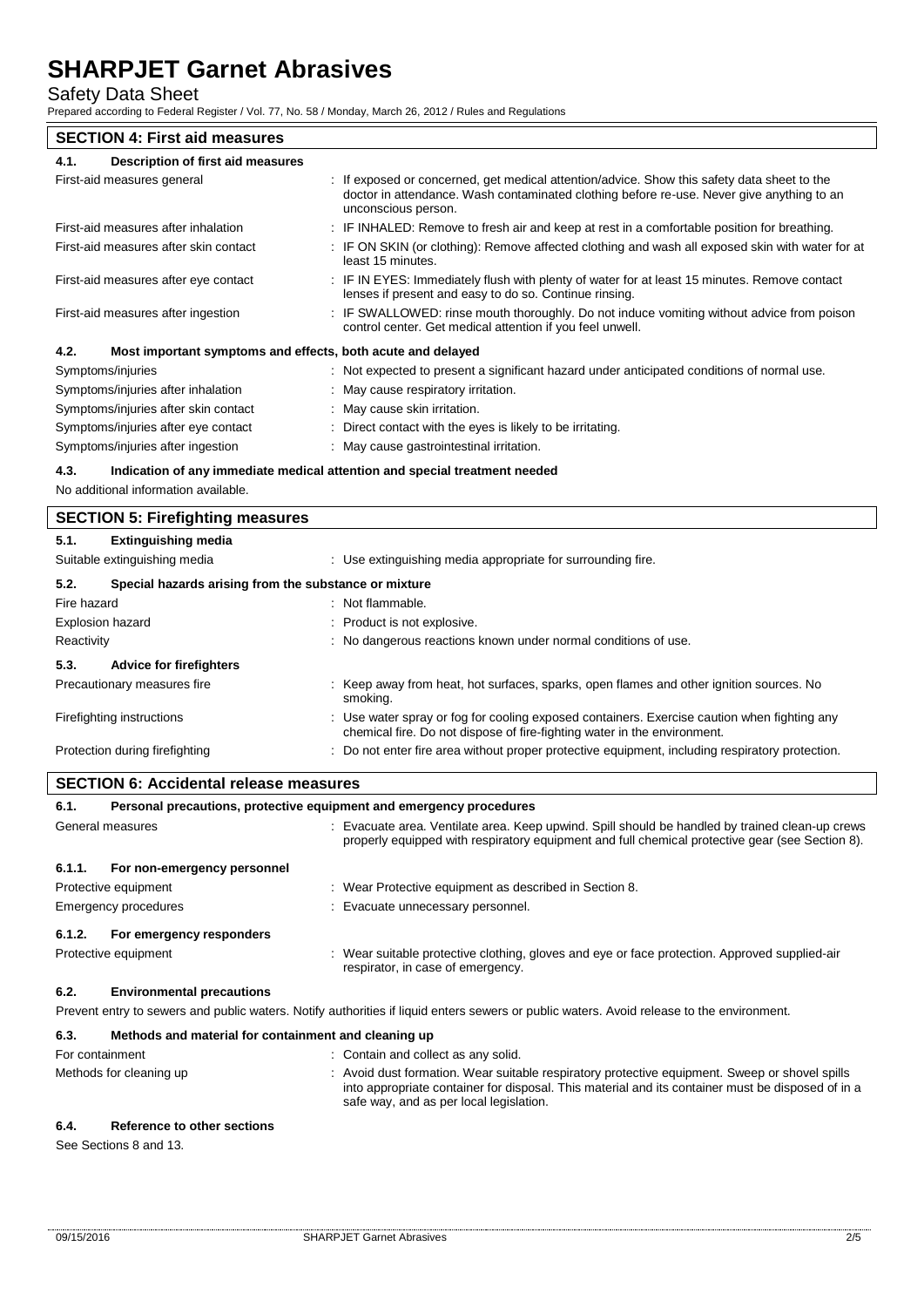| $\blacksquare$<br><b>Safety Data Sheet</b><br>Prepared according to Federal Register / Vol. 77, No. 58 / Monday, March 26, 2012 / Rules and Regulations |                                                              |                                  |                                                                                                                                                                                                                                                                                                                                                                                        |
|---------------------------------------------------------------------------------------------------------------------------------------------------------|--------------------------------------------------------------|----------------------------------|----------------------------------------------------------------------------------------------------------------------------------------------------------------------------------------------------------------------------------------------------------------------------------------------------------------------------------------------------------------------------------------|
|                                                                                                                                                         | <b>SECTION 7: Handling and storage</b>                       |                                  |                                                                                                                                                                                                                                                                                                                                                                                        |
| 7.1.                                                                                                                                                    | Precautions for safe handling                                |                                  |                                                                                                                                                                                                                                                                                                                                                                                        |
| Precautions for safe handling                                                                                                                           |                                                              |                                  | : Avoid dust formation. Avoid breathing dust. Wash hands and other exposed areas with mild<br>soap and water before eating, drinking or smoking and when leaving work.                                                                                                                                                                                                                 |
| 7.2.                                                                                                                                                    | Conditions for safe storage, including any incompatibilities |                                  |                                                                                                                                                                                                                                                                                                                                                                                        |
| Storage conditions                                                                                                                                      |                                                              |                                  | : Store in a well-ventilated place. Keep container tightly closed.                                                                                                                                                                                                                                                                                                                     |
| 7.3.                                                                                                                                                    | Specific end use(s)                                          |                                  |                                                                                                                                                                                                                                                                                                                                                                                        |
| Refer to Section 1.2                                                                                                                                    |                                                              |                                  |                                                                                                                                                                                                                                                                                                                                                                                        |
|                                                                                                                                                         | <b>SECTION 8: Exposure controls/personal protection</b>      |                                  |                                                                                                                                                                                                                                                                                                                                                                                        |
| 8.1.                                                                                                                                                    | <b>Control parameters</b>                                    |                                  |                                                                                                                                                                                                                                                                                                                                                                                        |
|                                                                                                                                                         | Dusts, respirable (NA)*                                      |                                  |                                                                                                                                                                                                                                                                                                                                                                                        |
|                                                                                                                                                         | Remark (ACGIH)                                               |                                  | Remark (ACGIH)                                                                                                                                                                                                                                                                                                                                                                         |
|                                                                                                                                                         | OSHA PEL (TWA) (mg/m <sup>3</sup> )                          |                                  | $\leq$ 5 (Respirable Fraction)                                                                                                                                                                                                                                                                                                                                                         |
|                                                                                                                                                         |                                                              |                                  | $\leq$ 15 (Total Dust)                                                                                                                                                                                                                                                                                                                                                                 |
|                                                                                                                                                         | *Exposure limits are for inert or nuisance dust.             |                                  |                                                                                                                                                                                                                                                                                                                                                                                        |
|                                                                                                                                                         | Silica: Crystalline, quartz (14808-60-7)                     |                                  |                                                                                                                                                                                                                                                                                                                                                                                        |
|                                                                                                                                                         | ACGIH TWA (mg/m <sup>3</sup> )                               |                                  | 0.025 mg/m <sup>3</sup> (respirable fraction)                                                                                                                                                                                                                                                                                                                                          |
|                                                                                                                                                         | OSHA PEL (TWA) (mg/m <sup>3</sup> )                          |                                  | $(30)/(%SiO2 + 2)$ total dust; $(10)/(%SiO2 + 2)$<br>respirable fraction                                                                                                                                                                                                                                                                                                               |
|                                                                                                                                                         | OSHA PEL (TWA) (ppm)                                         |                                  | $(250)/(%SiO2 + 5)$ respirable fraction                                                                                                                                                                                                                                                                                                                                                |
|                                                                                                                                                         | *Silica:Crystalline, quartz (CASRN 14808-60-7) at <0.1%      |                                  |                                                                                                                                                                                                                                                                                                                                                                                        |
| 8.2.                                                                                                                                                    | <b>Exposure controls</b><br>Appropriate engineering controls | suitable respiration protection. | Provide adequate general and local exhaust ventilation. Use process enclosures, local exhaust<br>ventilation, or other engineering controls to control airborne levels below recommended<br>exposure limits. Use explosion-proof equipment with flammable materials. Ensure adequate<br>ventilation, especially in confined areas. If significant dust exposure is likely then provide |
|                                                                                                                                                         | Personal protective equipment                                |                                  | Gloves. Protective goggles. Dust formation: dust mask.                                                                                                                                                                                                                                                                                                                                 |
| Hand protection                                                                                                                                         |                                                              |                                  | Use gloves appropriate to the work environment.                                                                                                                                                                                                                                                                                                                                        |
| Eye protection                                                                                                                                          |                                                              |                                  | : Use eye protection suitable to the environment. Avoid direct contact with eyes.                                                                                                                                                                                                                                                                                                      |
| Skin and body protection                                                                                                                                |                                                              | Wear protective clothing         |                                                                                                                                                                                                                                                                                                                                                                                        |
| Respiratory protection                                                                                                                                  |                                                              |                                  | Where vapor, mist, or dust exceed PELs or other applicable OELs, use NIOSH (or other<br>equivalent national standard) -approved dust/particulate respirator.                                                                                                                                                                                                                           |
|                                                                                                                                                         | <b>SECTION 9: Physical and chemical properties</b>           |                                  |                                                                                                                                                                                                                                                                                                                                                                                        |
| 9.1.                                                                                                                                                    | Information on basic physical and chemical properties        |                                  |                                                                                                                                                                                                                                                                                                                                                                                        |
| Physical state                                                                                                                                          |                                                              | Solid                            |                                                                                                                                                                                                                                                                                                                                                                                        |
| Color                                                                                                                                                   |                                                              | Pink to red.                     |                                                                                                                                                                                                                                                                                                                                                                                        |
| Odor                                                                                                                                                    |                                                              | No data available                |                                                                                                                                                                                                                                                                                                                                                                                        |
| <b>Odor Threshold</b>                                                                                                                                   |                                                              | No data available                |                                                                                                                                                                                                                                                                                                                                                                                        |
| pH                                                                                                                                                      |                                                              | $\approx$ 7 Neutral              |                                                                                                                                                                                                                                                                                                                                                                                        |
|                                                                                                                                                         | Relative evaporation rate (butyl acetate=1)                  | No data available                |                                                                                                                                                                                                                                                                                                                                                                                        |
| Melting point                                                                                                                                           |                                                              | 1315 °C Circa                    |                                                                                                                                                                                                                                                                                                                                                                                        |
| Freezing point                                                                                                                                          |                                                              | No data available                |                                                                                                                                                                                                                                                                                                                                                                                        |
|                                                                                                                                                         |                                                              |                                  |                                                                                                                                                                                                                                                                                                                                                                                        |

- Boiling point **in the case of the case of the case of the case of the case of the case of the case of the case of the case of the case of the case of the case of the case of the case of the case of the case of the case of** Flash point **in the case of the case of the case of the case of the case of the case of the case of the case of the case of the case of the case of the case of the case of the case of the case of the case of the case of th** Auto-ignition temperature **interest and the Control Control**: No data available Decomposition temperature : No data available
- Flammability (solid, gas)  $\qquad \qquad$ : No data available Vapor pressure in the set of the set of the SV apor pressure in the set of the SV aport of the SV and the SV aport of the SV and the SV aport of the SV aport of the SV aport of the SV aport of the SV aport of the SV aport Relative vapor density at 20 °C : No data available Relative density **Example 20** and  $\overline{a}$  **No data available**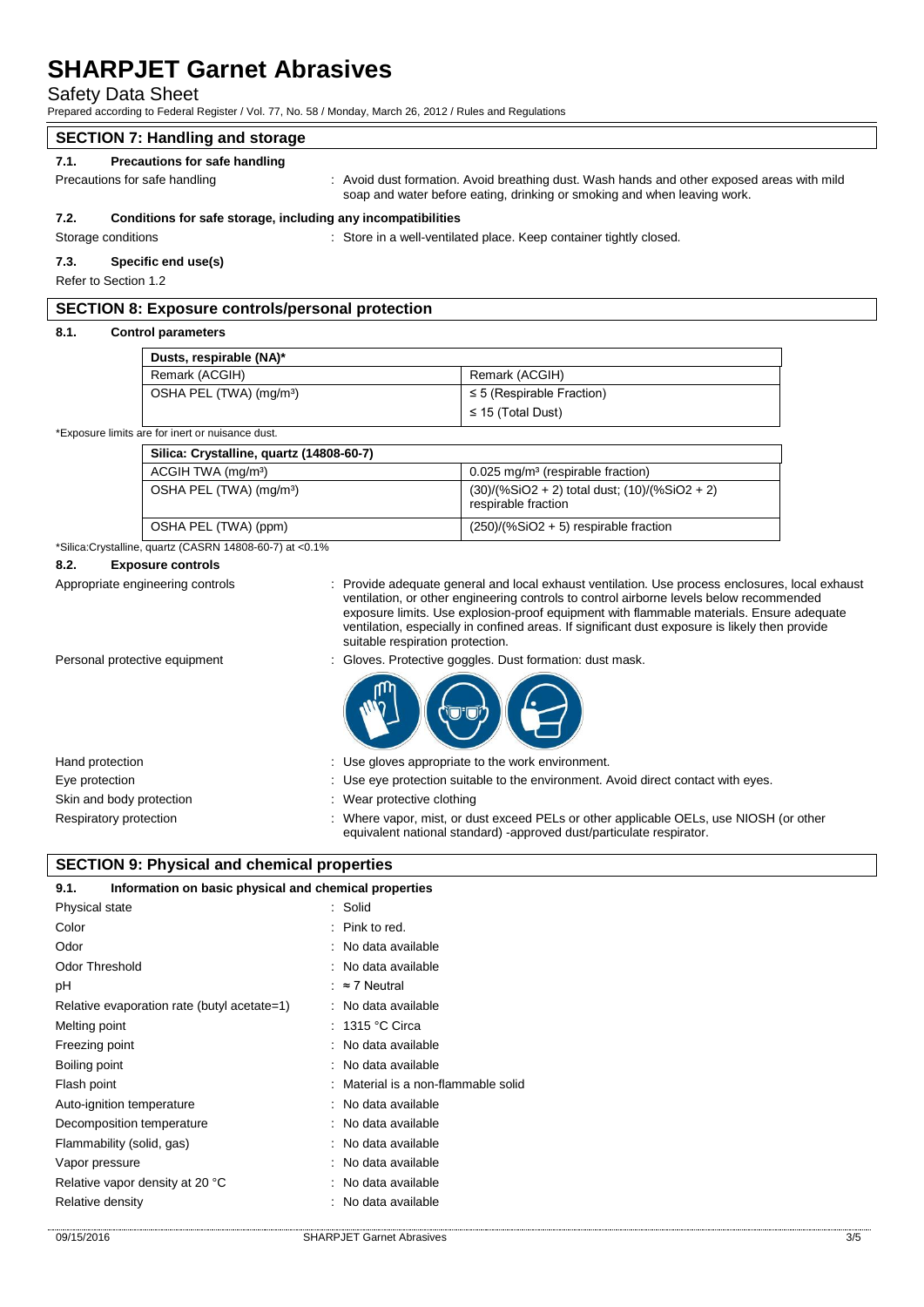### Safety Data Sheet

Prepared according to Federal Register / Vol. 77, No. 58 / Monday, March 26, 2012 / Rules and Regulations

| Solubility              | : No data available |
|-------------------------|---------------------|
| Log Pow                 | : No data available |
| Log Kow                 | : No data available |
| Viscosity, kinematic    | : No data available |
| Viscosity, dynamic      | : No data available |
| Explosive properties    | : No data available |
| Oxidizing properties    | : No data available |
| <b>Explosion limits</b> | : No data available |
|                         |                     |

## **SECTION 10: Stability and reactivity**

#### **10.1. Reactivity**

No dangerous reactions known under normal conditions of use.

| 10.2.       | <b>Chemical stability</b>                 |
|-------------|-------------------------------------------|
| Stable      |                                           |
| 10.3.       | <b>Possibility of hazardous reactions</b> |
| None known. |                                           |
| 10.4.       | <b>Conditions to avoid</b>                |

None known.

#### **10.5. Incompatible materials**

None known.

#### **10.6. Hazardous decomposition products** None known.

| <b>SECTION 11: Toxicological information</b> |                                      |                  |  |
|----------------------------------------------|--------------------------------------|------------------|--|
| 11.1.                                        | Information on toxicological effects |                  |  |
| Acute toxicity                               |                                      | : Not classified |  |
| Skin corrosion/irritation                    |                                      | : Not classified |  |

|                                                       | $pH: \approx 7$ Neutral                                    |
|-------------------------------------------------------|------------------------------------------------------------|
| Serious eye damage/irritation                         | : Not classified                                           |
|                                                       | $pH: \approx 7$ Neutral                                    |
| Respiratory or skin sensitization                     | : Not classified                                           |
| Germ cell mutagenicity                                | : Not classified                                           |
| Carcinogenicity                                       | : Not classified.                                          |
| Reproductive toxicity                                 | : Not classified                                           |
| Specific target organ toxicity (single exposure)      | : May cause respiratory irritation.                        |
| Specific target organ toxicity (repeated<br>exposure) | : Not classified                                           |
| Aspiration hazard                                     | : Not classified                                           |
| Symptoms/injuries after inhalation                    | : May cause respiratory irritation.                        |
| Symptoms/injuries after skin contact                  | : May cause skin irritation.                               |
| Symptoms/injuries after eye contact                   | : Direct contact with the eyes is likely to be irritating. |
| Symptoms/injuries after ingestion                     | May cause gastrointestinal irritation.                     |
|                                                       |                                                            |

|                   | <b>SECTION 12: Ecological information</b> |                             |  |
|-------------------|-------------------------------------------|-----------------------------|--|
| 12.1.             | <b>Toxicity</b>                           |                             |  |
| Ecology - general |                                           | : No information available. |  |
| 12.2.             | Persistence and degradability             |                             |  |
|                   | <b>SHARPJET Garnet Abrasives</b>          |                             |  |
|                   | Persistence and degradability             | No information available.   |  |
| 12.3.             | <b>Bioaccumulative potential</b>          |                             |  |
|                   | <b>SHARPJET Garnet Abrasives</b>          |                             |  |

# Bioaccumulative potential No information available.